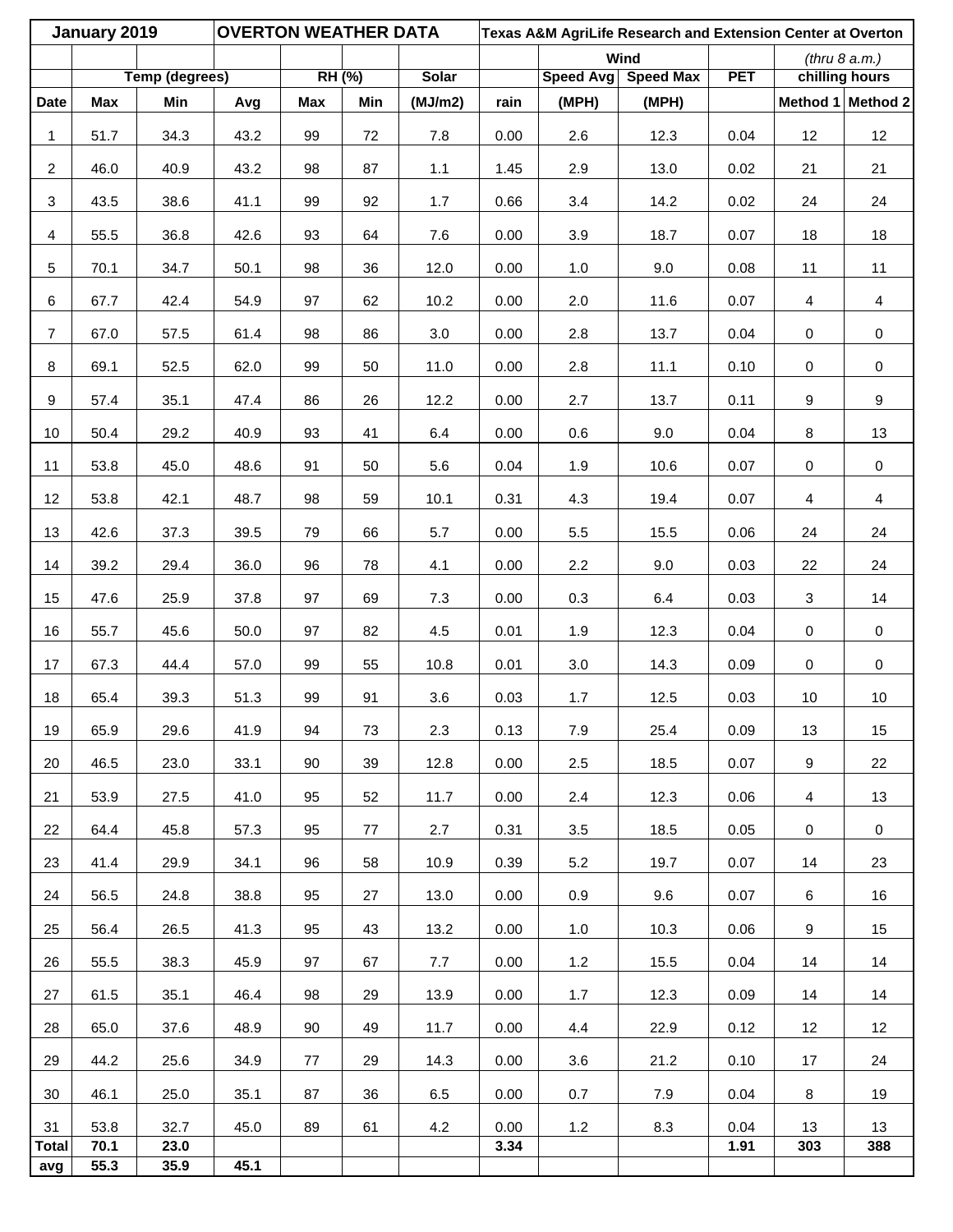|                | February 2019 |                | <b>OVERTON WEATHER DATA</b> |            |        |              |      |           |                  | Texas A&M AgriLife Research and Extension Center at Overton<br>(thru 8 a.m.) |                |                     |  |
|----------------|---------------|----------------|-----------------------------|------------|--------|--------------|------|-----------|------------------|------------------------------------------------------------------------------|----------------|---------------------|--|
|                |               |                |                             |            |        |              |      |           | Wind             |                                                                              |                |                     |  |
|                |               | Temp (degrees) |                             |            | RH (%) | <b>Solar</b> |      | Speed Avg | <b>Speed Max</b> | <b>PET</b>                                                                   |                | chilling hours      |  |
| <b>Date</b>    | <b>Max</b>    | Min            | Avg                         | <b>Max</b> | Min    | (MJ/m2)      | rain | (MPH)     | (MPH)            |                                                                              |                | Method 1 Method 2   |  |
| 1              | 61.9          | 46.6           | 53.0                        | 98         | 74     | 7.5          | 0.00 | 0.6       | 7.3              | 0.04                                                                         | $\pmb{0}$      | $\pmb{0}$           |  |
| $\overline{a}$ | 61.7          | 46.9           | 54.2                        | 99         | 84     | 4.8          | 0.00 | 0.6       | 8.1              | 0.03                                                                         | $\pmb{0}$      | $\pmb{0}$           |  |
| 3              | 65.2          | 54.6           | 59.7                        | 97         | 88     | 4.1          | 0.00 | 1.6       | 9.0              | 0.04                                                                         | $\mathbf 0$    | $\pmb{0}$           |  |
| $\overline{4}$ | 77.8          | 62.3           | 67.7                        | 97         | 62     | 11.2         | 0.00 | 2.6       | 15.7             | 0.11                                                                         | $\mathbf 0$    | $\pmb{0}$           |  |
| 5              | 76.8          | 64.9           | 69.4                        | 97         | 67     | 7.5          | 0.00 | 2.4       | 15.5             | 0.09                                                                         | $\mathsf 0$    | $\pmb{0}$           |  |
| 6              | 74.9          | 66.2           | 69.6                        | 97         | 80     | 3.7          | 0.00 | 2.7       | 18.5             | 0.06                                                                         | $\pmb{0}$      | $\pmb{0}$           |  |
| $\overline{7}$ | 71.2          | 31.0           | 51.9                        | 96         | 73     | 2.5          | 0.46 | 5.9       | 20.2             | 0.08                                                                         | 9              | $\boldsymbol{9}$    |  |
| 8              | 32.5          | 24.1           | 28.6                        | 87         | 60     | 2.9          | 0.00 | 4.7       | 14.5             | 0.04                                                                         | $\overline{a}$ | 24                  |  |
| 9              | 35.6          | 31.3           | 33.4                        | 93         | 63     | 2.6          | 0.04 | 2.8       | 9.6              | 0.04                                                                         | 15             | 24                  |  |
| 10             | 53.6          | 35.3           | 43.0                        | 95         | 76     | $5.0$        | 0.00 | 1.9       | 7.8              | 0.04                                                                         | 14             | 14                  |  |
| 11             | 65.8          | 45.8           | 57.6                        | 99         | 87     | 2.7          | 0.58 | 2.1       | 15.8             | 0.03                                                                         | $\pmb{0}$      | $\pmb{0}$           |  |
| 12             | 58.4          | 36.3           | 50.3                        | 98         | 40     | 15.9         | 0.00 | 4.9       | 20.4             | 0.12                                                                         | 3              | 3                   |  |
| 13             | 61.3          | 30.0           | 46.5                        | 97         | 32     | 14.5         | 0.00 | 1.9       | 15.2             | 0.09                                                                         | 6              | 11                  |  |
| 14             | 71.6          | 48.1           | 58.9                        | 93         | 54     | 12.3         | 0.00 | 4.5       | 23.0             | 0.14                                                                         | $\pmb{0}$      | $\pmb{0}$           |  |
| 15             | 77.0          | 45.7           | 63.4                        | 98         | 53     | 11.3         | 0.00 | 3.8       | 17.5             | 0.14                                                                         | $\mathsf 0$    | $\mathsf{O}\xspace$ |  |
| 16             | 45.1          | 37.7           | 42.1                        | 98         | 86     | 2.5          | 0.00 | 2.9       | 11.3             | 0.03                                                                         | 22             | 22                  |  |
| 17             | 51.5          | 40.8           | 44.9                        | 98         | 53     | 8.2          | 0.02 | 4.2       | 15.2             | 0.08                                                                         | 17             | 17                  |  |
| 18             | 48.7          | 37.3           | 41.8                        | 78         | 47     | 10.5         | 0.00 | 4.7       | 17.0             | 0.10                                                                         | 19             | 19                  |  |
| 19             | 39.8          | 36.0           | 37.7                        | 98         | 64     | 1.1          | 0.28 | 3.8       | 14.2             | 0.04                                                                         | 24             | 24                  |  |
| 20             | 56.1          | 36.0           | 42.5                        | 98         | 48     | 13.8         | 0.02 | 1.9       | 12.5             | 0.08                                                                         | 16             | 16                  |  |
| 21             | 46.8          | 33.0           | 41.2                        | 98         | 83     | 3.3          | 0.13 | 3.0       | 15.8             | 0.03                                                                         | 17             | 17                  |  |
| 22             | 49.0          | 42.9           | 46.2                        | 99         | 96     | 2.3          | 0.29 | 1.7       | 12.0             | 0.02                                                                         | 12             | 12                  |  |
| 23             | 68.5          | 49.1           | 59.2                        | 100        | 24     | 11.6         | 0.26 | 3.8       | 20.4             | 0.16                                                                         | 0              | $\mathbf 0$         |  |
| 24             | 58.5          | 36.1           | 47.0                        | 85         | 27     | 18.7         | 0.00 | 3.6       | 17.0             | 0.15                                                                         | 10             | 10                  |  |
| 25             | 60.1          | 31.3           | 45.7                        | 95         | 32     | 13.1         | 0.00 | 1.6       | 13.8             | 0.09                                                                         | 8              | 11                  |  |
| 26             | 57.4          | 40.0           | 51.2                        | 98         | 76     | 4.4          | 0.07 | 1.3       | 10.1             | 0.04                                                                         | $\overline{4}$ | $\overline{4}$      |  |
| 27             | 62.7          | 48.1           | 57.4                        | 99         | 93     | 3.3          | 0.02 | 0.5       | 13.5             | 0.03                                                                         | 0              | 0                   |  |
| 28             | 45.2          | 34.1           | 37.1                        | 99         | 87     | 3.1          | 0.00 | 3.9       | 13.8             | 0.03                                                                         | 22             | 22                  |  |
| <b>Total</b>   | 77.8          | 24.1           |                             |            |        |              | 2.17 |           |                  | 1.97                                                                         | 220            | 259                 |  |
| avg            | 58.4          | 41.8           | 50.0                        |            |        |              |      |           |                  |                                                                              |                |                     |  |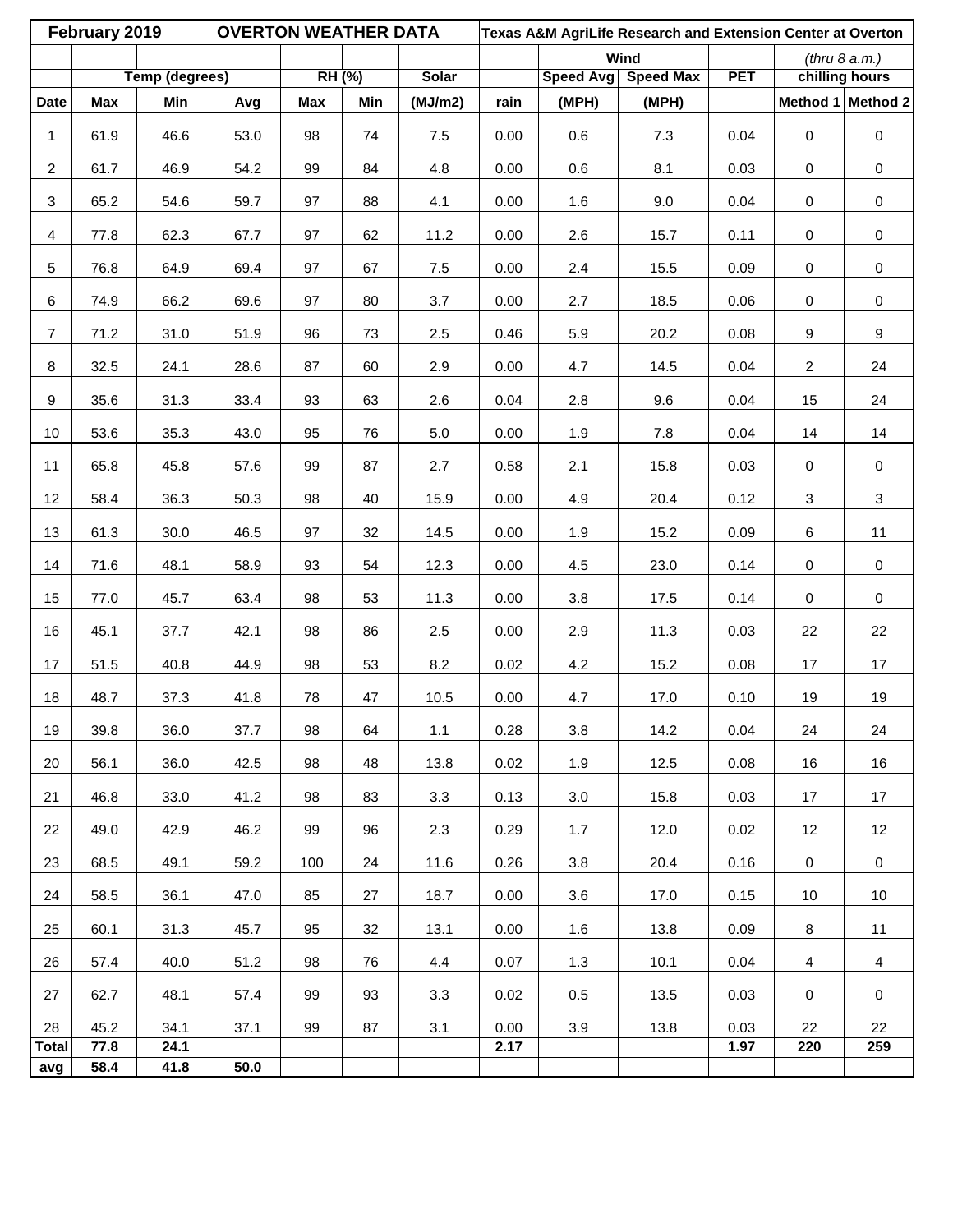| <b>March 2019</b><br>Texas A&M AgriLife Research and Extension Center at Overton Weather Data<br>Solar<br>Avg Wind<br><b>Max Wind</b> |            |      |                   |        |               |           |             |                |              |            |
|---------------------------------------------------------------------------------------------------------------------------------------|------------|------|-------------------|--------|---------------|-----------|-------------|----------------|--------------|------------|
|                                                                                                                                       |            |      |                   |        |               |           |             |                |              |            |
| Day of                                                                                                                                | <b>Max</b> |      | Min Temp Avg Temp | Max RH | <b>Min RH</b> | Radiation |             | <b>Speed</b>   | <b>Speed</b> |            |
| Month                                                                                                                                 | Temp (F)   | (F)  | (F)               | (%)    | (%)           | (MJ/m2)   | Rain (in)   | (mph)          | (mph)        | <b>PET</b> |
| $\mathbf{1}$                                                                                                                          | 48.7       | 32.4 | 39.3              | 98     | 83            | 3.8       | 0           | 1.8            | 10.1         | 0.03       |
| $\overline{2}$                                                                                                                        | 49.3       | 41.1 | 45.1              | 99     | 96            | 2.4       | 0.02        | 1.3            | 8.3          | 0.02       |
| $\mathbf{3}$                                                                                                                          | 46.8       | 29.4 | 39.5              | 99     | 85            | 2.5       | 0.23        | 5.7            | 16.7         | 0.03       |
| $\overline{\mathbf{4}}$                                                                                                               | 31.6       | 23.8 | 27.7              | 82     | 53            | 10.5      | 0           | 6              | 15.3         | 0.06       |
| 5                                                                                                                                     | 43.5       | 20.5 | 30.1              | 78     | 28            | 19.9      | 0           | 3.8            | 13.8         | 0.11       |
| 6                                                                                                                                     | 55.5       | 21.2 | 38.6              | 88     | 26            | 17.9      | 0           | 1.4            | 10.6         | 0.09       |
| $\overline{\mathcal{I}}$                                                                                                              | 63         | 46.6 | 54.3              | 97     | 57            | 6.8       | 0           | 2.9            | 15.8         | 0.09       |
| 8                                                                                                                                     | 77.3       | 61.4 | 70.2              | 94     | 67            | 9.9       | $\mathsf 0$ | 4.9            | 21           | 0.12       |
| 9                                                                                                                                     | 78         | 49.6 | 67.3              | 97     | 25            | 12.1      | 0.44        | 3.9            | 25.1         | 0.21       |
| 10                                                                                                                                    | 71.6       | 43.7 | 58                | 92     | 41            | 10.6      | $\pmb{0}$   | 2.2            | 13.5         | 0.12       |
| 11                                                                                                                                    | 60.2       | 50.1 | 55.6              | 94     | 67            | 8.4       | 0           | 4.3            | 16.7         | 0.09       |
| 12                                                                                                                                    | 66.3       | 55.1 | 60                | 95     | 86            | 4.2       | 0.01        | 2.7            | 11.3         | 0.05       |
| 13                                                                                                                                    | 66.7       | 53   | 60.7              | 99     | 75            | 5.3       | 0.56        | 3.6            | 16.2         | 0.07       |
| 14                                                                                                                                    | 68.8       | 49.6 | 59.8              | 98     | 36            | 17.8      | 0.81        | 4.1            | 25.4         | 0.17       |
| 15                                                                                                                                    | 56.7       | 42.5 | 49.4              | 64     | 32            | 19.2      | $\pmb{0}$   | 5.3            | 17.8         | 0.17       |
| 16                                                                                                                                    | 59.2       | 31.8 | 46.6              | 84     | 28            | 21.5      | $\pmb{0}$   | 2.2            | 12.5         | 0.14       |
| 17                                                                                                                                    | 65.2       | 32.3 | 48.7              | 92     | 27            | 21.5      | $\mathbf 0$ | 1.3            | 12           | 0.12       |
| 18                                                                                                                                    | 70.2       | 35.5 | 53.1              | 90     | 28            | 21.1      | $\mathsf 0$ | $\mathbf{1}$   | 11.6         | 0.13       |
| 19                                                                                                                                    | 69.9       | 44.4 | 56.4              | 84     | 34            | 20.5      | $\pmb{0}$   | 1.3            | 10.6         | 0.13       |
| 20                                                                                                                                    | 69.5       | 43.9 | 55.5              | 94     | 33            | 16.3      | $\mathbf 0$ | 2.6            | 17.2         | 0.15       |
| 21                                                                                                                                    | 73.6       | 43.1 | 57.4              | 95     | 25            | 22        | $\mathbf 0$ | 2.6            | 15.8         | 0.19       |
| 22                                                                                                                                    | 75.2       | 40   | 58.3              | 92     | 29            | 20.1      | $\mathbf 0$ | 0.8            | 10.8         | 0.12       |
| 23                                                                                                                                    | 70.4       | 51.4 | 61.6              | 79     | 49            | 8.6       | $\mathbf 0$ | $\overline{2}$ | 12.8         | 0.11       |
| 24                                                                                                                                    | 74         | 57.6 | 64.2              | 94     | 69            | 8         | $\pmb{0}$   | 1.9            | 10.8         | 0.09       |
| 25                                                                                                                                    | 73.7       | 57.6 | 65.2              | 98     | 39            | 21.5      | 0.26        | 4              | 18.5         | 0.19       |
| 26                                                                                                                                    | 67         | 43.8 | 55.1              | 97     | 46            | 20.8      | 0           | 1.9            | 12           | 0.13       |
| 27                                                                                                                                    | 72.1       | 42   | 57                | 94     | 36            | 22.4      | 0           | 1.1            | 13.7         | 0.14       |
| 28                                                                                                                                    | 73.6       | 47.2 | 60.5              | 91     | 48            | 17.1      | $\pmb{0}$   | 1.9            | 15.5         | 0.14       |
| 29                                                                                                                                    | 74.2       | 58.4 | 64.3              | 96     | 65            | 9.1       | 0.07        | 2.1            | 12.1         | 0.09       |
| 30                                                                                                                                    | 67.5       | 45.6 | 56.2              | 95     | 68            | $6.5\,$   | 0.04        | 5.7            | 20.2         | 0.09       |
| 31                                                                                                                                    | 53.7       | 35.5 | 45.1              | 90     | 43            | 17.4      | 0           | 4.6            | 14.8         | 0.12       |
|                                                                                                                                       |            |      |                   |        |               |           |             |                |              |            |
| avg                                                                                                                                   | 64.3       | 42.9 | 53.6              |        |               |           |             |                |              |            |
| actual                                                                                                                                | 78         | 20.5 |                   |        |               |           |             |                |              |            |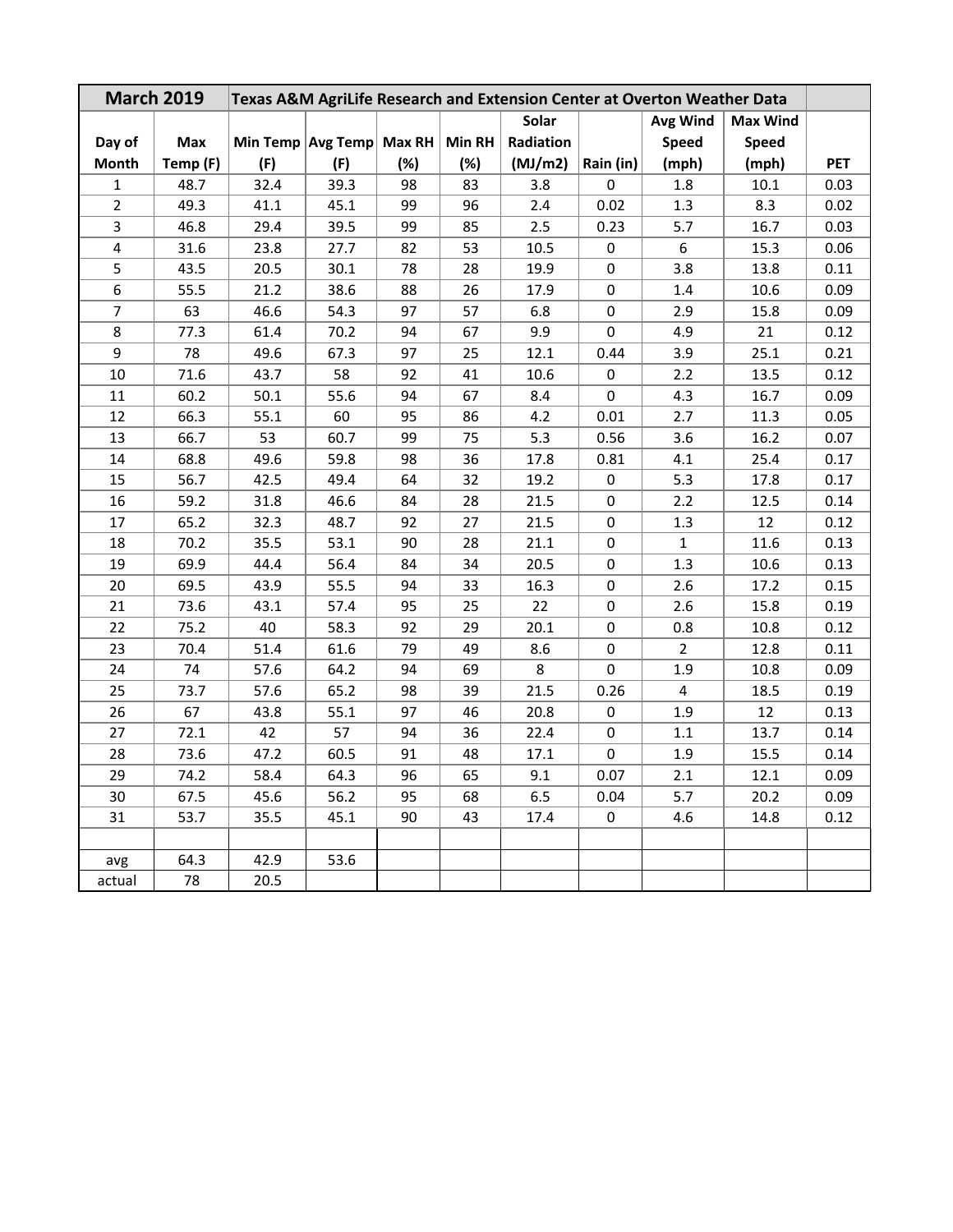|                | <b>April 2019</b> |                       | <b>OVERTON WEATHER DATA</b> |     |               |              |      |                    | Texas A&M AgriLife Research and Extension Center at Overton |            |  |
|----------------|-------------------|-----------------------|-----------------------------|-----|---------------|--------------|------|--------------------|-------------------------------------------------------------|------------|--|
|                |                   | <b>Temp (degrees)</b> |                             |     |               | <b>Solar</b> |      |                    | Wind                                                        | <b>PET</b> |  |
| <b>Date</b>    | Max               | Min                   | Avg                         | Max | RH (%)<br>Min | (MJ/m2)      | rain | Speed Avg<br>(MPH) | <b>Speed Max</b><br>(MPH)                                   |            |  |
| 1              | 50.0              | 29.3                  | 38.6                        | 96  | 58            | 8.5          | 0.01 | 0.5                | $7.6\,$                                                     | 0.05       |  |
| $\overline{2}$ | 66.2              | 32.3                  | 48.8                        | 98  | 37            | 22.9         | 0.00 | 1.2                | 11.3                                                        | 0.13       |  |
| 3              | 72.2              | 39.0                  | 57.5                        | 95  | 40            | 17.0         | 0.00 | $1.4\,$            | 10.3                                                        | 0.12       |  |
| $\overline{4}$ | 76.9              | 58.0                  | 65.4                        | 96  | 65            | 12.4         | 0.00 | 2.7                | 13.2                                                        | 0.12       |  |
| 5              | 69.7              | 56.0                  | 60.9                        | 98  | 74            | 10.8         | 0.00 | 2.1                | 8.3                                                         | 0.09       |  |
| 6              | 63.7              | 59.7                  | 61.5                        | 99  | 91            | 1.8          | 0.83 | $1.6\,$            | 12.8                                                        | 0.03       |  |
| $\overline{7}$ | 76.7              | 58.0                  | 64.1                        | 99  | 78            | 6.2          | 0.79 | 1.2                | 17.7                                                        | 0.06       |  |
| 8              | 77.2              | 58.9                  | 65.5                        | 99  | 56            | 13.7         | 1.36 | 3.3                | 14.3                                                        | 0.15       |  |
| 9              | 84.9              | 50.8                  | 67.3                        | 95  | 26            | 22.0         | 0.00 | 0.7                | 7.8                                                         | 0.15       |  |
| 10             | 86.4              | 59.6                  | 72.6                        | 80  | 37            | 22.4         | 0.00 | 2.4                | 14.5                                                        | 0.22       |  |
| 11             | 77.5              | 52.7                  | 66.0                        | 92  | 37            | 16.3         | 0.00 | 3.5                | 15.3                                                        | 0.20       |  |
| 12             | 72.4              | 41.2                  | 58.5                        | 89  | 34            | 23.7         | 0.00 | 2.7                | 14.5                                                        | 0.19       |  |
| 13             | 65.0              | 49.3                  | 58.2                        | 98  | 79            | 4.9          | 2.41 | 4.6                | 20.4                                                        | 0.06       |  |
| 14             | 65.3              | 42.2                  | 52.2                        | 95  | 37            | 22.8         | 0.01 | 4.7                | 20.5                                                        | 0.18       |  |
| 15             | 77.2              | 42.8                  | 60.8                        | 96  | 39            | 24.3         | 0.00 | $1.6\,$            | 15.3                                                        | 0.17       |  |
| 16             | 78.4              | 53.0                  | 66.2                        | 97  | 52            | 20.3         | 0.00 | 1.8                | 14.3                                                        | 0.16       |  |
| 17             | 70.3              | 63.7                  | 66.9                        | 97  | 88            | 2.8          | 0.10 | $1.2\,$            | 12.6                                                        | 0.04       |  |
| 18             | 68.1              | 54.7                  | 61.3                        | 99  | 61            | 7.6          | 1.54 | 2.5                | 23.4                                                        | 0.09       |  |
| 19             | 64.3              | 48.8                  | 57.0                        | 88  | 44            | 21.1         | 0.00 | 3.7                | 19.5                                                        | 0.16       |  |
| 20             | 74.2              | 43.4                  | 59.2                        | 91  | 34            | 25.3         | 0.00 | 1.3                | 11.1                                                        | 0.18       |  |
| 21             | 81.2              | 52.0                  | 66.6                        | 93  | 42            | 24.7         | 0.00 | 1.7                | 13.5                                                        | 0.19       |  |
| 22             | 79.7              | 57.2                  | 67.4                        | 97  | 55            | 20.3         | 0.00 | 1.5                | 10.3                                                        | 0.16       |  |
| 23             | 77.5              | 61.4                  | 68.1                        | 95  | 71            | 13.2         | 0.00 | $1.0\,$            | 12.5                                                        | 0.10       |  |
| 24             | 70.6              | 61.0                  | 65.6                        | 98  | 80            | 5.9          | 2.83 | 1.3                | 12.1                                                        | 0.06       |  |
| 25             | 75.7              | 59.1                  | 65.7                        | 99  | 56            | 18.2         | 0.00 | 2.2                | 13.3                                                        | 0.15       |  |
| 26             | 77.2              | 54.7                  | 65.5                        | 97  | 31            | 25.6         | 0.00 | 2.4                | 13.5                                                        | 0.22       |  |
| 27             | 81.8              | 51.6                  | 67.8                        | 89  | 55            | 22.9         | 0.00 | 2.2                | 16.0                                                        | 0.18       |  |
| 28             | 80.4              | 60.2                  | 70.8                        | 96  | 56            | 22.5         | 0.00 | 1.8                | 12.8                                                        | 0.18       |  |
| 29             | 82.6              | 61.7                  | 72.2                        | 95  | 65            | 15.9         | 0.00 | 1.7                | 10.3                                                        | 0.14       |  |
| 30             | 83.3              | 71.7                  | 76.5                        | 93  | 62            | 13.6         | 0.00 | 1.7                | 16.0                                                        | 0.13       |  |
|                |                   |                       |                             |     |               |              |      |                    |                                                             |            |  |
| total<br>avg   | 86.4<br>74.2      | 29.3<br>52.8          | 63.2                        |     |               |              | 9.88 |                    |                                                             | 4.06       |  |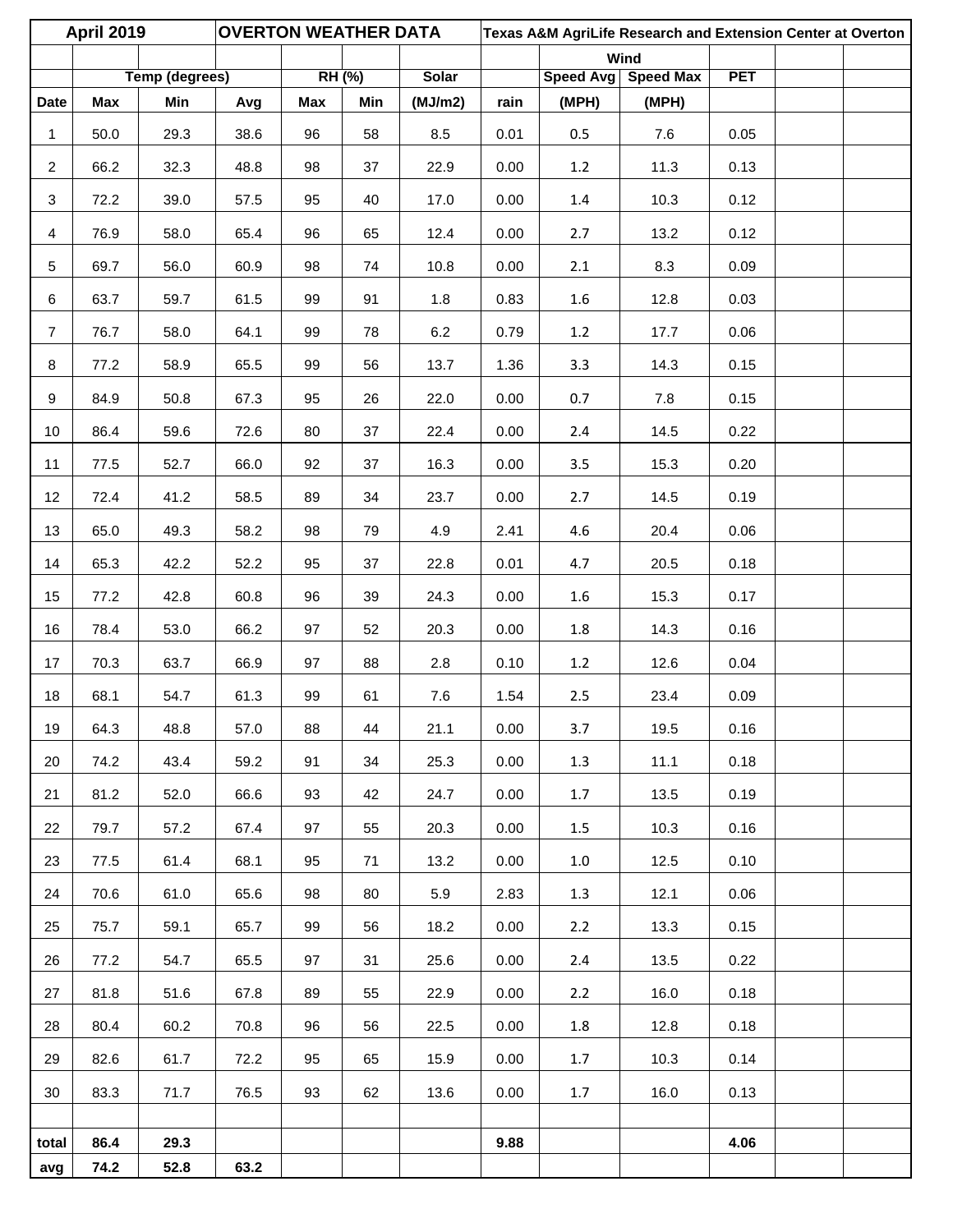|                 | <b>May 2019</b> |                              | <b>OVERTON WEATHER DATA</b> |     |               |                         |      |                    | Texas A&M AgriLife Research and Extension Center at Overton |            |  |
|-----------------|-----------------|------------------------------|-----------------------------|-----|---------------|-------------------------|------|--------------------|-------------------------------------------------------------|------------|--|
|                 |                 |                              |                             |     |               |                         |      |                    | Wind                                                        |            |  |
| <b>Date</b>     | Max             | <b>Temp (degrees)</b><br>Min | Avg                         | Max | RH (%)<br>Min | <b>Solar</b><br>(MJ/m2) | rain | Speed Avg<br>(MPH) | <b>Speed Max</b><br>(MPH)                                   | <b>PET</b> |  |
|                 |                 |                              |                             |     |               |                         |      |                    |                                                             |            |  |
| 1               | 83.3            | 69.5                         | 75.1                        | 93  | 70            | 11.0                    | 0.01 | 10.6               | 10.6                                                        | 0.11       |  |
| $\overline{2}$  | 78.8            | 60.6                         | 67.4                        | 98  | 70            | 14.3                    | 5.13 | 23.7               | 23.7                                                        | 0.13       |  |
| $\mathbf{3}$    | 72.0            | 60.3                         | 66.2                        | 99  | 90            | $5.2\,$                 | 0.02 | 9.0                | 9.0                                                         | 0.05       |  |
| $\overline{4}$  | 75.8            | 62.8                         | 68.0                        | 99  | 67            | 16.1                    | 0.20 | 13.5               | 13.5                                                        | 0.13       |  |
| 5               | 82.1            | 55.2                         | 68.7                        | 99  | 50            | 21.6                    | 0.00 | 6.9                | 6.9                                                         | 0.15       |  |
| 6               | 83.5            | 60.6                         | 72.3                        | 96  | 53            | 22.6                    | 0.00 | 9.6                | 9.6                                                         | 0.17       |  |
| $\overline{7}$  | 84.0            | 66.5                         | 73.8                        | 96  | 57            | 14.6                    | 0.00 | 9.0                | 9.0                                                         | 0.12       |  |
| 8               | 71.6            | 61.9                         | 66.4                        | 98  | 89            | 2.0                     | 0.97 | 20.7               | 20.7                                                        | 0.03       |  |
| 9               | 82.3            | 62.3                         | 69.6                        | 99  | 67            | 15.6                    | 0.26 | 15.7               | 15.7                                                        | 0.14       |  |
| 10 <sup>°</sup> | 63.5            | 53.9                         | 59.3                        | 98  | 86            | 9.0                     | 0.00 | 12.8               | 12.8                                                        | 0.06       |  |
| 11              | 65.9            | 58.0                         | 61.3                        | 99  | 93            | 4.3                     | 1.46 | 10.8               | 10.8                                                        | 0.04       |  |
| 12              | 72.9            | 57.3                         | 63.1                        | 98  | 61            | 18.6                    | 0.02 | 11.1               | 11.1                                                        | 0.14       |  |
| 13              | 80.7            | 53.5                         | 67.8                        | 99  | 39            | 25.2                    | 0.00 | 7.4                | $7.4$                                                       | 0.17       |  |
| 14              | 83.9            | 56.1                         | 70.5                        | 96  | 42            | 24.3                    | 0.00 | 10.5               | 10.5                                                        | 0.19       |  |
| 15              | 85.6            | 61.0                         | 72.9                        | 95  | 44            | 24.8                    | 0.00 | 11.0               | 11.0                                                        | 0.21       |  |
| 16              | 85.8            | 64.4                         | 74.3                        | 96  | 46            | 25.3                    | 0.00 | 12.3               | 12.3                                                        | 0.21       |  |
| 17              | 85.9            | 62.3                         | 74.1                        | 95  | 57            | 19.6                    | 0.00 | 15.7               | 15.7                                                        | 0.17       |  |
| 18              | 83.9            | 66.5                         | 74.7                        | 97  | 73            | 10.9                    | 0.99 | 15.5               | 15.5                                                        | 0.11       |  |
| 19              | 89.9            | 66.7                         | 77.5                        | 98  | 54            | 20.2                    | 0.00 | 20.2               | 20.2                                                        | 0.18       |  |
| 20              | 87.4            | 69.9                         | 77.4                        | 98  | 65            | 14.6                    | 0.00 | 11.1               | 11.1                                                        | 0.14       |  |
| 21              | 82.7            | 63.8                         | 72.4                        | 95  | 71            | 10.2                    | 0.27 | 15.5               | 15.5                                                        | 0.11       |  |
| 22              | 89.2            | 67.8                         | 79.6                        | 98  | 58            | 20.5                    | 0.00 | 13.2               | 13.2                                                        | 0.19       |  |
| 23              | 88.8            | 73.4                         | 80.4                        | 93  | 60            | 18.7                    | 0.00 | 12.0               | 12.0                                                        | 0.17       |  |
| 24              | 88.8            | 71.0                         | 79.5                        | 95  | 54            | 22.8                    | 0.00 | 12.1               | 12.1                                                        | 0.20       |  |
| 25              | 88.8            | 70.6                         | 79.1                        | 95  | 54            | 23.1                    | 0.00 | 13.2               | 13.2                                                        | 0.20       |  |
| 26              | 88.2            | 68.3                         | 78.5                        | 98  | 55            | 23.4                    | 0.00 | 12.0               | 12.0                                                        | 0.20       |  |
| 27              | 86.5            | 70.3                         | 78.0                        | 97  | 55            | 20.0                    | 0.00 | 12.3               | 12.3                                                        | 0.18       |  |
| 28              | 88.9            | 72.1                         | 78.9                        | 92  | 59            | 15.3                    | 0.00 | 15.0               | 15.0                                                        | 0.17       |  |
| 29              | 86.5            | 73.3                         | 79.1                        | 94  | 60            | 14.1                    | 0.01 | 10.0               | 10.0                                                        | 0.14       |  |
| 30              | 82.3            | 69.1                         | 74.3                        | 98  | 67            | 16.4                    | 0.53 | 10.1               | 10.1                                                        | 0.14       |  |
| 31              | 83.6            | 63.6                         | 74.2                        | 98  | 62            | 18.6                    | 0.00 | 7.8                | $7.8$                                                       | 0.15       |  |
| total           | 89.9            | 53.5                         |                             |     |               |                         | 9.87 |                    |                                                             | 4.50       |  |
| avg             | 82.4            | 64.2                         | 72.7                        |     |               |                         |      |                    |                                                             |            |  |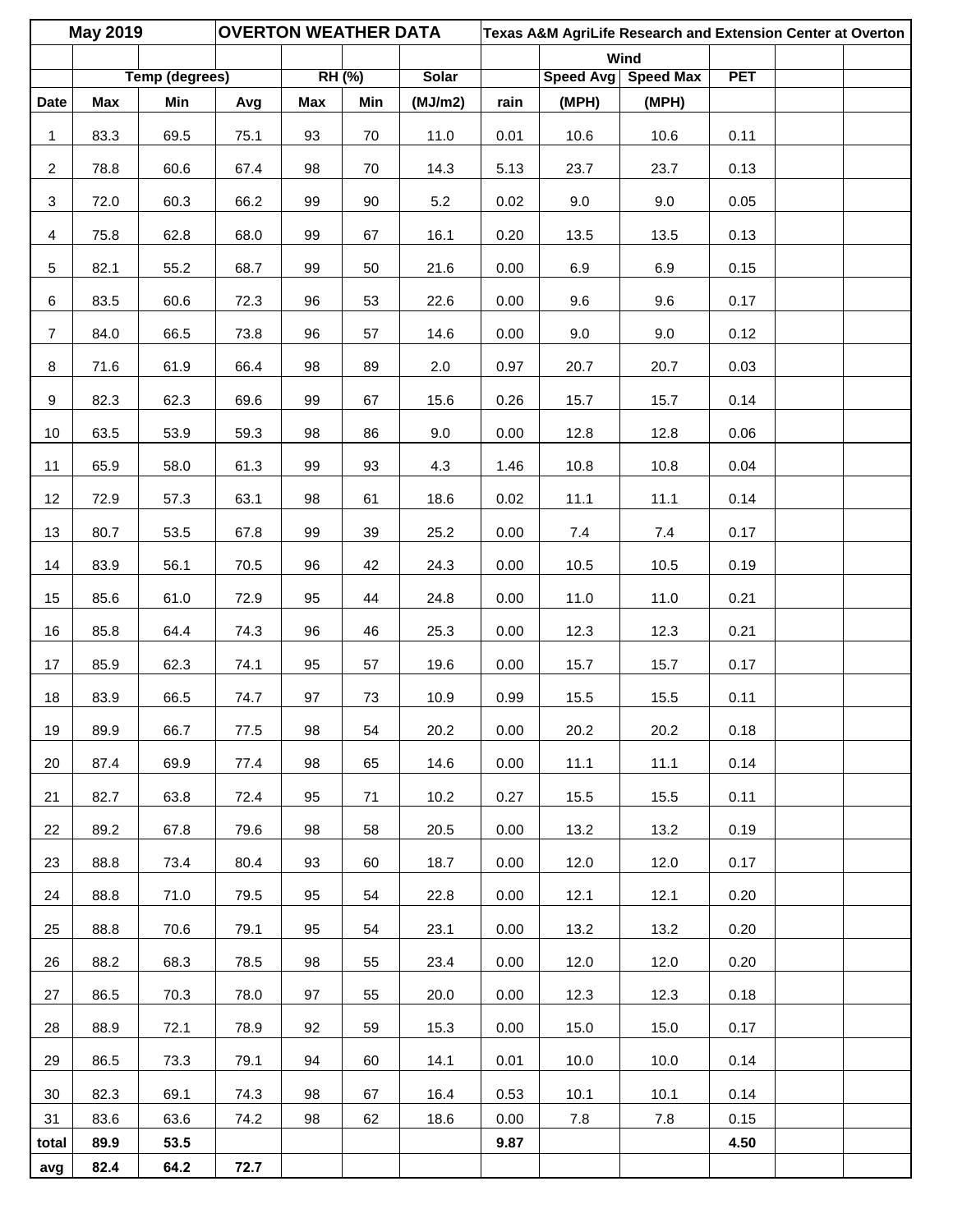|                 | <b>June 2019</b>      |      | <b>OVERTON WEATHER DATA</b> |               |     |              | Texas A&M AgriLife Research and Extension Center at Overton |       |                     |                |  |
|-----------------|-----------------------|------|-----------------------------|---------------|-----|--------------|-------------------------------------------------------------|-------|---------------------|----------------|--|
|                 |                       |      |                             |               |     |              |                                                             | Wind  |                     |                |  |
|                 | <b>Temp (degrees)</b> |      |                             | <b>RH (%)</b> |     | <b>Solar</b> |                                                             |       | Speed Avg Speed Max | <b>PET</b>     |  |
| <b>Date</b>     | <b>Max</b>            | Min  | Avg                         | <b>Max</b>    | Min | (MJ/m2)      | rain                                                        | (MPH) | (MPH)               |                |  |
| 1               | 89.3                  | 64.7 | 76.8                        | 99            | 53  | 24.4         | $\mathsf 0$                                                 | 0.7   | 6.9                 | 0.19           |  |
| $\overline{2}$  | 85.6                  | 71.9 | 77.7                        | 96            | 61  | 14.9         | 0.00                                                        | 0.7   | 10.5                | 0.13           |  |
| $\mathbf{3}$    | 90.9                  | 68.9 | 80.0                        | 98            | 56  | 22.5         | 0.00                                                        | 1.1   | 10.3                | 0.19           |  |
| $\overline{4}$  | 89.3                  | 69.4 | 79.5                        | 97            | 58  | 19.7         | 0.00                                                        | 0.9   | 9.3                 | 0.18           |  |
| 5 <sup>1</sup>  | 77.8                  | 70.9 | 74.1                        | 98            | 83  | 8.6          | 0.39                                                        | 0.7   | 9.6                 | 0.08           |  |
| $\sqrt{6}$      | 86.7                  | 70.9 | 77.0                        | 98            | 60  | 17.4         | 0.00                                                        | $1.2$ | 10.0                | 0.15           |  |
| $\overline{7}$  | 82.6                  | 67.6 | 74.8                        | 97            | 65  | 20.2         | 0.00                                                        | $1.6$ | 12.0                | 0.17           |  |
| 8               | 86.1                  | 67.6 | 75.6                        | 98            | 60  | 20.1         | 0.00                                                        | 1.7   | 10.6                | 0.18           |  |
| 9               | 88.8                  | 65.4 | 76.5                        | 98            | 51  | 18.4         | 0.01                                                        | 1.3   | 12.5                | 0.17           |  |
| 10              | 83.3                  | 68.2 | 75.4                        | 94            | 58  | 24.2         | 0.00                                                        | 3.7   | 13.5                | 0.22           |  |
| 11              | 78.9                  | 60.7 | 69.7                        | 94            | 44  | 20.0         | 0.00                                                        | $1.2$ | 10.0                | 0.16           |  |
| 12              | 85.2                  | 56.4 | 72.1                        | 97            | 48  | 24.9         | 0.00                                                        | 1.5   | 11.5                | 0.20           |  |
| 13              | 82.4                  | 59.0 | 72.2                        | 96            | 41  | 26.5         | 0.00                                                        | 1.4   | 11.5                | 0.21           |  |
| 14              | 87.1                  | 62.1 | 76.1                        | 92            | 60  | 21.6         | 0.00                                                        | 1.0   | 13.7                | 0.18           |  |
| 15              | 92.6                  | 68.8 | 80.9                        | 95            | 54  | 22.0         | 0.00                                                        | 2.1   | 15.3                | 0.22           |  |
| 16              | 77.7                  | 65.1 | 68.9                        | 98            | 85  | 1.0          | 2.27                                                        | 1.5   | 14.2                | 0.04           |  |
| 17              | 84.6                  | 64.9 | 73.7                        | 98            | 67  | 20.5         | 0.02                                                        | 1.5   | 10.3                | 0.17           |  |
| 18              | 89.9                  | 65.6 | 78.3                        | 98            | 52  | 25.1         | 0.00                                                        | $1.0$ | $8.6\,$             | 0.21           |  |
| 19              | 90.8                  | 68.5 | 79.6                        | 97            | 63  | 22.6         | 0.57                                                        | 2.1   | 18.9                | 0.20           |  |
| 20              | 93.0                  | 67.1 | 79.3                        | 98            | 64  | 23.7         | 1.22                                                        | 1.8   | 18.5                | 0.21           |  |
| 21              | 93.6                  | 77.1 | 84.5                        | 94            | 61  | 16.5         | 0.00                                                        | 2.5   | 14.8                | $\blacksquare$ |  |
| 22              | 91.6                  | 79.1 | 85.0                        | 93            | 61  | 20.6         | 0.00                                                        | 1.7   | 12.1                | 0.20           |  |
| 23              | 89.7                  | 68.1 | 81.5                        | 97            | 63  | 17.4         | 1.65                                                        | 2.9   | 19.2                | 0.18           |  |
| 24              | 83.4                  | 66.2 | 74.0                        | 99            | 67  | 16.3         | 0.54                                                        | 1.6   | 10.0                | 0.15           |  |
| 25              | 89.4                  | 70.5 | 76.7                        | 99            | 62  | 16.7         | 0.00                                                        | 1.2   | 12.8                | 0.15           |  |
| 26              | 88.3                  | 67.1 | 76.2                        | 99            | 65  | 19.2         | 0.32                                                        | 0.9   | 11.6                | 0.16           |  |
| 27              | 89.5                  | 67.8 | 78.2                        | 100           | 62  | 19.0         | 0.01                                                        | 0.7   | 8.3                 | 0.16           |  |
| 28              | 90.9                  | 69.5 | 80.4                        | 97            | 53  | 23.6         | 0.00                                                        | 1.3   | 10.0                | 0.20           |  |
| 29              | 79.5                  | 70.9 | 75.9                        | 98            | 86  | 8.5          | 0.02                                                        | 1.3   | 12.5                | 0.08           |  |
| 30 <sup>°</sup> | 85.3                  | 67.7 | 76.4                        | 100           | 60  | 20.1         | 0.10                                                        | 0.7   | 8.1                 | 0.16           |  |
| total           | 93.6                  | 56.4 |                             |               |     |              | 7.12                                                        |       |                     | 4.90           |  |
| avg             | 86.9                  | 67.3 | 76.9                        |               |     |              |                                                             |       |                     |                |  |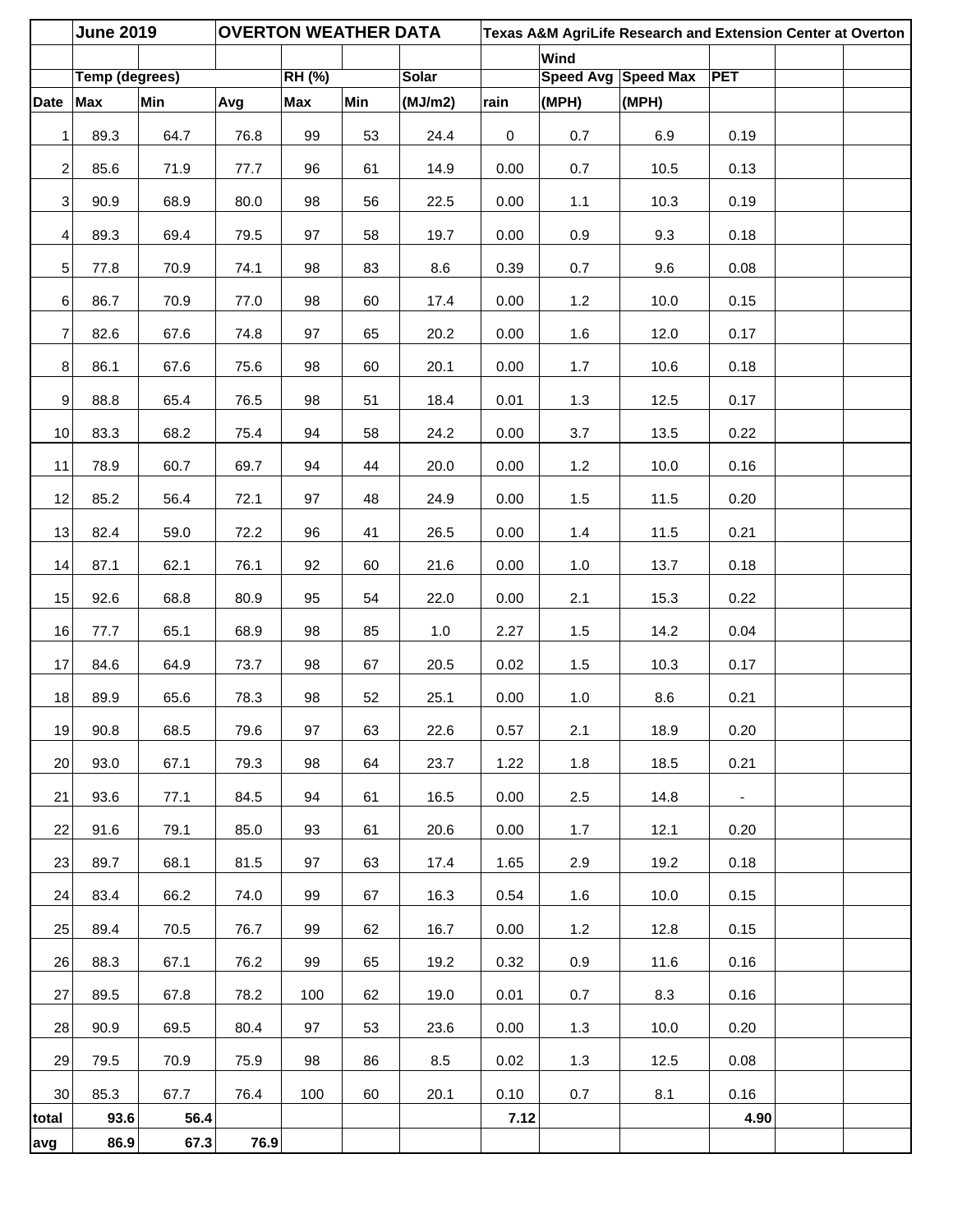|                | <b>July 2019</b> |                       | <b>OVERTON WEATHER DATA</b> |            |        |         |             |           | Texas A&M AgriLife Research and Extension Center at Overton |                              |  |
|----------------|------------------|-----------------------|-----------------------------|------------|--------|---------|-------------|-----------|-------------------------------------------------------------|------------------------------|--|
|                |                  | <b>Temp (degrees)</b> |                             |            | RH (%) | Solar   |             | Speed Avg | Wind<br><b>Speed Max</b>                                    | <b>PET</b>                   |  |
| <b>Date</b>    | Max              | Min                   | Avg                         | <b>Max</b> | Min    | (MJ/m2) | rain        | (MPH)     | (MPH)                                                       |                              |  |
| 1              | 85.5             | 71.5                  | 76.0                        | 98         | 72     | 12.6    | 0.02        | 0.7       | 15.8                                                        | 0.11                         |  |
| $\overline{2}$ | 90.8             | 71.1                  | 79.8                        | 99         | 53     | 20.9    | $\mathbf 0$ | 1.0       | 10.0                                                        | 0.19                         |  |
| 3              | 87.1             | 71.0                  | 78.0                        | 99         | 70     | 14.9    | $\mathbf 0$ | 1.1       | 11.1                                                        | 0.13                         |  |
| 4              | 88.7             | 74.7                  | 81.0                        | 97         | 70     | 12.1    | $\pmb{0}$   | 1.0       | 9.5                                                         | 0.12                         |  |
| 5              | 91.9             | 75.9                  | 82.5                        | 98         | 59     | 21.7    | $\mathbf 0$ | 1.6       | 12.6                                                        | 0.20                         |  |
| 6              | 90.5             | 75.8                  | 82.2                        | 95         | 60     | 20.0    | $\mathbf 0$ | 1.4       | 9.3                                                         | 0.19                         |  |
| $\overline{7}$ | 92.6             | 76.1                  | 83.1                        | 99         | 58     | 20.0    | $\mathbf 0$ | 1.5       | 10.6                                                        | 0.19                         |  |
| 8              | 93.1             | 75.8                  | 83.2                        | 99         | 58     | 22.3    | $\mathbf 0$ | 1.4       | 11.0                                                        | 0.21                         |  |
| 9              | 93.8             | 75.3                  | 83.8                        | 98         | 55     | 24.5    | $\mathbf 0$ | 1.2       | 10.6                                                        | 0.22                         |  |
| 10             | 94.1             | 72.4                  | 83.3                        | 97         | 52     | 21.2    | $\mathbf 0$ | 1.3       | 19.5                                                        | 0.20                         |  |
| 11             | 91.4             | 71.2                  | 80.7                        | 96         | 58     | 23.8    | $\mathbf 0$ | 2.4       | 11.3                                                        | 0.23                         |  |
| 12             | 89.8             | 71.1                  | 81.4                        | 99         | 44     | 25.1    | $\mathbf 0$ | 2.9       | 13.7                                                        | 0.26                         |  |
| 13             | 88.5             | 74.9                  | 80.8                        | 95         | 64     | 18.5    | 0.05        | 4.0       | 15.7                                                        | 0.20                         |  |
| 14             | 78.8             | 72.1                  | 75.2                        | 98         | 77     | 11.6    | 0.07        | 3.7       | 12.6                                                        | 0.11                         |  |
| 15             | 89.4             | 70.6                  | 79.5                        | 98         | 57     | 22.1    | $\mathbf 0$ | 2.0       | 12.3                                                        | $\overline{\phantom{a}}$     |  |
| 16             | 93.9             | 77.0                  | 84.5                        | 96         | 53     | 22.2    | $\mathbf 0$ | 3.3       | 16.3                                                        | $\overline{\phantom{a}}$     |  |
| 17             | 93.3             | 75.8                  | 84.0                        | 97         | 55     | 21.6    | $\mathbf 0$ | 2.0       | 14.3                                                        | $\qquad \qquad \blacksquare$ |  |
| 18             | 93.6             | 76.8                  | 83.9                        | 96         | 53     | 20.6    | $\pmb{0}$   | 2.1       | 13.0                                                        | $\qquad \qquad \blacksquare$ |  |
| 19             | 93.8             | 74.9                  | 83.4                        | 98         | 53     | 20.9    | $\mathbf 0$ | 1.5       | 13.0                                                        | 0.21                         |  |
| 20             | 93.6             | 74.9                  | 83.1                        | 98         | 51     | 20.0    | $\mathbf 0$ | 1.3       | 11.6                                                        | 0.19                         |  |
| 21             | 93.7             | 75.0                  | 83.5                        | 98         | 49     | 22.3    | $\mathbf 0$ | 1.4       | 11.6                                                        | 0.21                         |  |
| 22             | 95.2             | 74.0                  | 80.3                        | 99         | 50     | 19.1    | 0.34        | 2.0       | 21.4                                                        | 0.21                         |  |
| 23             | 85.3             | 67.8                  | 77.7                        | 95         | 48     | 24.3    | 0.01        | 3.9       | 13.3                                                        | 0.24                         |  |
| 24             | 84.2             | 61.1                  | 72.9                        | 99         | 42     | 25.7    | $\mathbf 0$ | 2.1       | 13.0                                                        | 0.22                         |  |
| 25             | 86.0             | 61.1                  | 73.2                        | 99         | 40     | 21.8    | $\mathbf 0$ | 1.2       | 10.6                                                        | 0.18                         |  |
| 26             | 89.8             | 64.3                  | 76.6                        | 97         | 37     | 23.7    | $\mathbf 0$ | 1.1       | 9.5                                                         | 0.20                         |  |
| 27             | 91.6             | 66.9                  | 80.1                        | 95         | 47     | 22.5    | $\mathbf 0$ | 1.3       | 10.0                                                        | 0.20                         |  |
| 28             | 93.9             | 74.1                  | 82.5                        | 96         | 48     | 21.5    | $\mathbf 0$ | 1.4       | 11.6                                                        | 0.21                         |  |
| 29             | 90.3             | 73.9                  | 79.3                        | 97         | 54     | 15.0    | 0.05        | 2.1       | 15.0                                                        | 0.17                         |  |
| 30             | 93.4             | 71.4                  | 80.1                        | 98         | 55     | 18.7    | 0.19        | 1.6       | 15.8                                                        | 0.19                         |  |
| 31             | 93.0             | 68.4                  | 80.3                        | 99         | 51     | 23.5    | 0.00        | 0.8       | 8.3                                                         |                              |  |
| total          | 95.2             | 61.1                  |                             |            |        |         | 0.73        |           |                                                             | 4.99                         |  |
| avg            | 91.0             | 71.8                  | 80.7                        |            |        |         |             |           |                                                             |                              |  |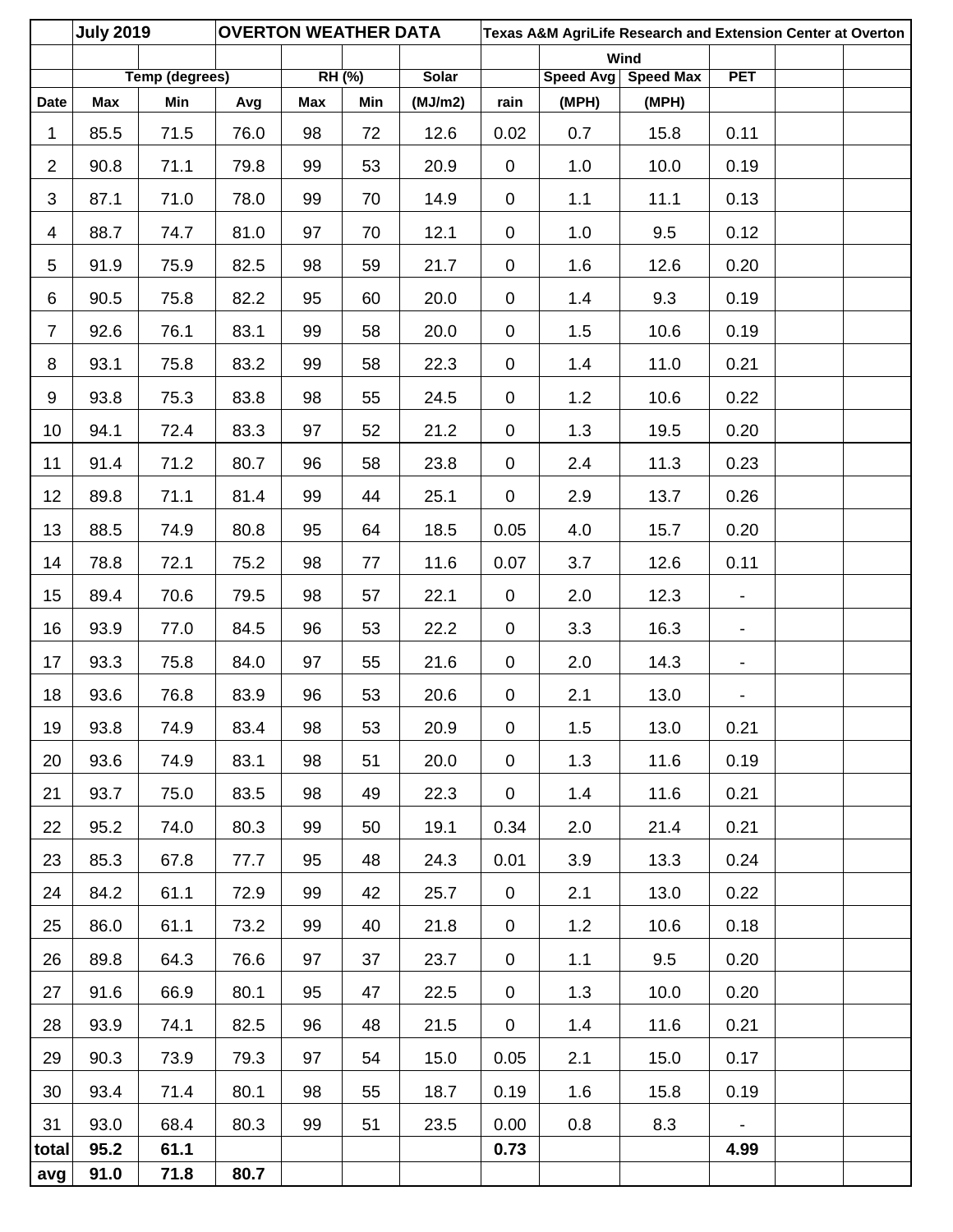| August 2019    |                       | <b>OVERTON WEATHER DATA</b> |      |        | Texas A&M AgriLife Research & Extension Center at Overton |       |             |                   |       |            |
|----------------|-----------------------|-----------------------------|------|--------|-----------------------------------------------------------|-------|-------------|-------------------|-------|------------|
|                | <b>Temp (degrees)</b> |                             |      |        |                                                           |       |             | <b>Wind Speed</b> |       |            |
|                |                       |                             |      | RH (%) |                                                           | Solar | Rain        | Avg               | Max   | <b>PET</b> |
| <b>Date</b>    | Max                   | Min                         | Avg  | Max    | Min                                                       | MJ/m2 | $(\ln)$     | (MPH)             | (MPH) | (ln)       |
| $\mathbf{1}$   | 92.4                  | 73.5                        | 82.2 | 98     | 52                                                        | 18.2  | $\mathbf 0$ | 0.8               | 7.8   | 0.16       |
| $\overline{2}$ | 92.1                  | 73.8                        | 83.3 | 99     | 48                                                        | 21.9  | 0           | $1.1\,$           | 8.8   | 0.2        |
| 3              | 88.8                  | 74.6                        | 81.1 | 97     | 59                                                        | 12.6  | 0.01        | 0.5               | 7.4   | 0.12       |
| 4              | 89.5                  | 73.5                        | 80.3 | 98     | 59                                                        | 13.9  | 0.07        | 1                 | 7.6   | 0.14       |
| 5              | 95                    | 73.4                        | 83.1 | 99     | 49                                                        | 20.5  | 0.31        | 0.9               | 12.1  | 0.19       |
| 6              | 95.6                  | 75.1                        | 84.2 | 99     | 50                                                        | 22.2  | $\mathbf 0$ | 1.2               | 9     | 0.21       |
| 7              | 95.8                  | 76.9                        | 85.6 | 95     | 46                                                        | 21.5  | $\pmb{0}$   | 1.6               | 12.8  | 0.22       |
| 8              | 95.2                  | 76.4                        | 84.4 | 95     | 46                                                        | 20.8  | 0           | 2.1               | 14.2  | 0.23       |
| 9              | 96.4                  | 77.2                        | 85.4 | 95     | 45                                                        | 20.4  | $\pmb{0}$   | 2.2               | 12.5  | 0.23       |
| $10\,$         | 96.8                  | 76.4                        | 85.2 | 94     | 45                                                        | 22.1  | 0           | 1.9               | 14.2  | 0.24       |
| 11             | 98.6                  | 77.2                        | 86.3 | 93     | 42                                                        | 22.7  | 0           | 1.5               | 12.1  | 0.24       |
| 12             | 98.7                  | 76.3                        | 86.8 | 95     | 42                                                        | 21.6  | 0           | 1.5               | 11.8  | 0.23       |
| 13             | 99.8                  | 77.4                        | 87.1 | 93     | 40                                                        | 20.1  | $\mathbf 0$ | 1.5               | 9.8   | 0.23       |
| 14             | 91.7                  | 74.5                        | 81.6 | 99     | 57                                                        | 12.7  | 0.51        | 1.9               | 16.2  | 0.15       |
| 15             | 94.8                  | 72.6                        | 82.5 | 100    | 43                                                        | 23    | 0.01        | 1                 | 9.3   | 0.21       |
| 16             |                       |                             |      |        |                                                           |       |             |                   |       |            |
| 17             |                       |                             |      |        |                                                           |       |             |                   |       |            |
| 18             |                       |                             |      |        |                                                           |       |             |                   |       |            |
| 19             |                       |                             |      |        |                                                           |       |             |                   |       |            |
| 20             | 97.7                  | 76.2                        | 85.2 | 96     | 45                                                        |       | 0.16        | $1.1\,$           |       |            |
| 21             | 96.7                  | 75.4                        | 84.8 | 97     | 42                                                        |       | 0           | 1.3               |       |            |
| 22             | 97.5                  | 74.9                        | 85.1 | 94     | 39                                                        | 25.6  | $\pmb{0}$   | $1.1\,$           | 12.1  |            |
| 23             | 92.7                  | 73.8                        | 83.3 | 98     | 50                                                        | 19.3  | $\pmb{0}$   | 1.2               | 10.1  | 0.18       |
| 24             | 90.5                  | 73.2                        | 81.4 | 99     | 57                                                        | 17.2  | $\pmb{0}$   | 0.9               | 10.5  | 0.16       |
| 25             | 93.8                  | 75.9                        | 83.3 | 96     | 52                                                        | 18.8  | $\pmb{0}$   | $\mathbf{1}$      | 10.1  | 0.18       |
| 26             | 98.2                  | 76.2                        | 86.1 | 95     | 45                                                        | 22.9  | $\pmb{0}$   | $1.9\,$           | 13.8  | 0.25       |
| 27             | 85.7                  | 75                          | 80.5 | 96     | 66                                                        | 8.3   | $\pmb{0}$   | $1.2$             | 15.2  | 0.09       |
| 28             | 93.5                  | 73.8                        | 82   | 98     | 46                                                        | 22.7  | $\pmb{0}$   | $1.4\,$           | 11.5  | 0.21       |
| 29             | 96.4                  | 71.4                        | 83.3 | 98     | 44                                                        | 25.3  | $\pmb{0}$   | 0.9               | 11.5  | 0.21       |
| 30             | 94.9                  | 71.5                        | 81.7 | 98     | 46                                                        | 20.5  | $\pmb{0}$   | $1.1\,$           | 10.8  | 0.19       |
| 31             | 88.3                  | 71.1                        | 78.5 | 97     | 56                                                        | 17.1  | $\pmb{0}$   | 1.3               | 10.5  | 0.15       |
|                |                       |                             |      |        |                                                           |       |             |                   |       |            |
| Min/Max        | 99.8                  | 71.1                        |      |        |                                                           |       |             |                   |       |            |
| Avg            | 94.3                  | 74.7                        | 83.5 |        |                                                           |       |             |                   |       |            |
| <b>Total</b>   |                       |                             |      |        |                                                           |       | 1.07        |                   |       | 4.62       |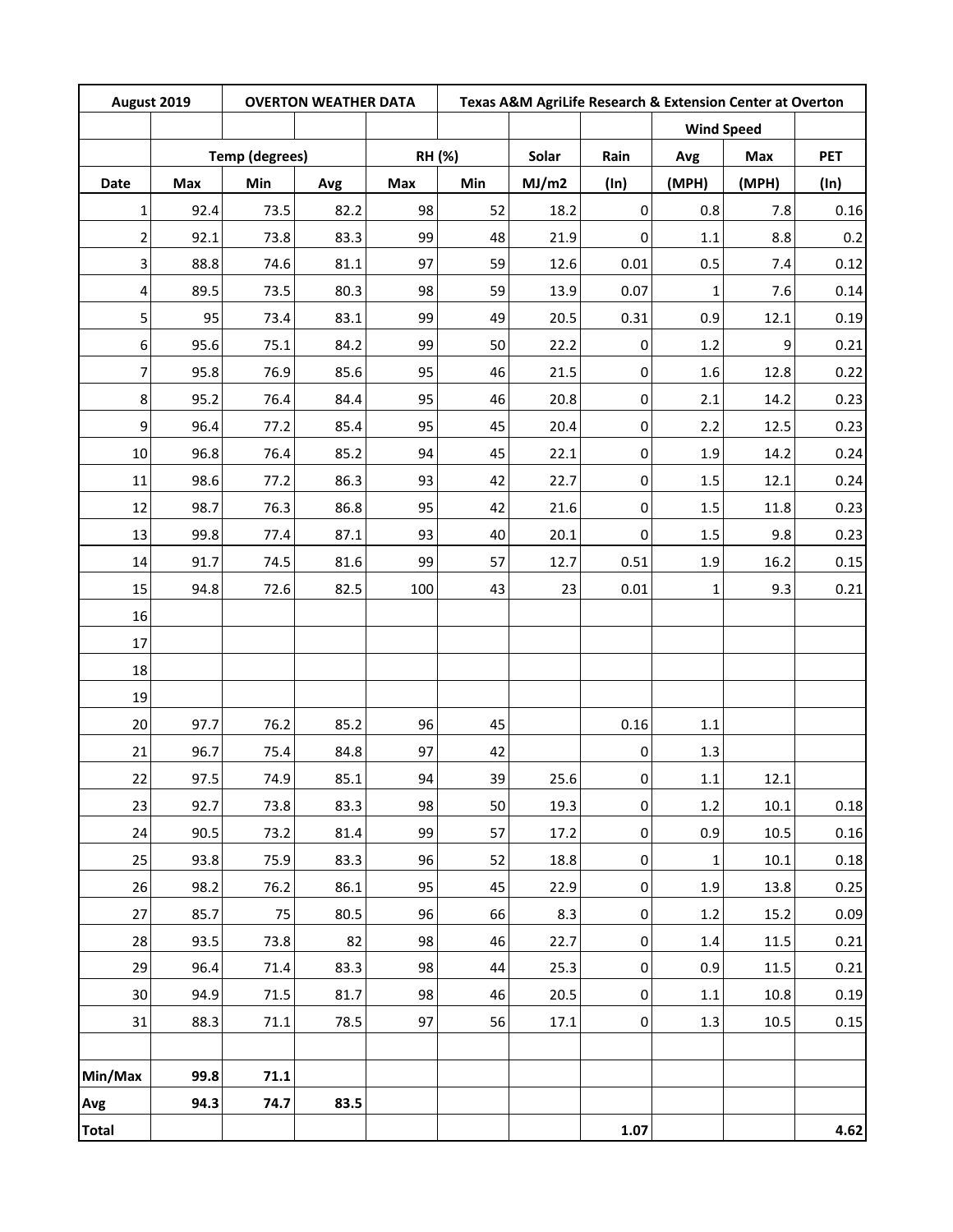| September 2019 |                       |      | <b>OVERTON WEATHER DATA</b> |               |     |       |                  | Texas A&M AgriLife Research & Extension Center at Overton |            |            |  |
|----------------|-----------------------|------|-----------------------------|---------------|-----|-------|------------------|-----------------------------------------------------------|------------|------------|--|
|                | <b>Temp (degrees)</b> |      |                             |               |     |       |                  | <b>Wind Speed</b>                                         |            |            |  |
|                |                       |      |                             | <b>RH (%)</b> |     | Solar | Rain             | Avg                                                       | <b>Max</b> | <b>PET</b> |  |
| Date           | <b>Max</b>            | Min  | Avg                         | <b>Max</b>    | Min | MJ/m2 | (in)             | (MPH)                                                     | (MPH)      | (in)       |  |
| $\mathbf{1}$   | 95.5                  | 70.6 | 81.7                        | 98            | 38  | 21.6  | $\boldsymbol{0}$ | 1.1                                                       | 12.1       | 0.2        |  |
| $\overline{2}$ | 94.1                  | 66   | 80.6                        | 98            | 39  | 22.3  | 0                | 1.6                                                       | 12.8       | 0.21       |  |
| 3              | 95.9                  | 68.8 | 81.8                        | 98            | 36  | 23.7  | 0                | 1.3                                                       | 13.2       | 0.21       |  |
| 4              | 96.2                  | 68   | 82.2                        | 98            | 32  | 22.5  | $\boldsymbol{0}$ | 1.3                                                       | 16.2       | 0.21       |  |
| 5              | 97.7                  | 68.5 | 83.2                        | 94            | 29  | 21.9  | $\boldsymbol{0}$ | 0.9                                                       | 9.1        | 0.21       |  |
| 6              | 100.6                 | 69.4 | 84.1                        | 94            | 28  | 22.6  | $\mathbf 0$      | 1.1                                                       | 10.5       | 0.22       |  |
| 7              | 100.6                 | 74.8 | 86.2                        | 77            | 30  | 24.1  | $\boldsymbol{0}$ | 1.8                                                       | 11.5       | 0.26       |  |
| 8              | 100.8                 | 73.8 | 85.8                        | 92            | 24  | 24.9  | $\boldsymbol{0}$ | 1.8                                                       | 12.5       | 0.29       |  |
| 9              | 95.9                  | 72.1 | 80.9                        | 96            | 34  | 20.2  | 0.01             | 1.5                                                       | 15.2       | 0.21       |  |
| 10             | 92.9                  | 70.5 | 80.2                        | 97            | 54  | 18.7  | 0.15             | 0.8                                                       | 13.5       | 0.15       |  |
| 11             | 95.2                  | 71.2 | 80.1                        | 98            | 42  | 18.8  | 0.03             | 0.9                                                       | 21.9       | 0.18       |  |
| 12             | 94.1                  | 69.9 | 81                          | 99            | 45  | 21.8  | 0                | 1                                                         | 12.8       | 0.19       |  |
| 13             | 96.3                  | 66.7 | 80.8                        | 98            | 34  | 21.9  | $\pmb{0}$        | 0.8                                                       | 10.5       | 0.17       |  |
| 14             | 98                    | 67.6 | 81.9                        | 97            | 30  | 22    | 0                | 1.6                                                       | 17.5       | 0.23       |  |
| 15             | 96.2                  | 68.5 | 83.1                        | 97            | 35  | 22    | $\boldsymbol{0}$ | 1.2                                                       | 12.8       | 0.2        |  |
| 16             | 94.6                  | 69.4 | 82.5                        | 97            | 38  | 19.8  | $\boldsymbol{0}$ | 1.6                                                       | 16.2       | 0.2        |  |
| 17             | 92.8                  | 68.6 | 80.1                        | 99            | 45  | 17.6  | $\mathbf 0$      | 1.3                                                       | 14.5       | 0.16       |  |
| 18             | 82.2                  | 72   | 76.7                        | 94            | 81  | 7.2   | 0.59             | 1.7                                                       | 12.8       |            |  |
| 19             | 75.9                  | 71.9 | 73.2                        | 99            | 90  | 4.6   | 2.7              | 2.8                                                       | 16.5       | 0.05       |  |
| 20             | 88.2                  | 70.4 | 77.8                        | 99            | 63  | 14.2  | 0.07             | 1.1                                                       | 16.2       | 0.13       |  |
| 21             | 89.5                  | 72.4 | 79.6                        | 98            | 57  | 15.4  | 0                | 0.7                                                       | 12.5       | 0.13       |  |
| 22             | 91.3                  | 74.5 | 81.1                        | 95            | 52  | 17.6  | $\pmb{0}$        | 1.3                                                       | 11.5       | 0.16       |  |
| 23             | 92.5                  | 74.3 | 81.4                        | 97            | 54  | 15.7  | $\pmb{0}$        | 1.1                                                       | 9.1        | 0.15       |  |
| 24             | 92.5                  | 74.2 | 81.7                        | 98            | 50  | 17.9  | $\pmb{0}$        | 1.2                                                       | 13.2       | 0.16       |  |
| 25             | 91.9                  | 69.6 | 80.3                        | 97            | 52  | 21.4  | $\boldsymbol{0}$ | 1.2                                                       | 14.2       | 0.18       |  |
| 26             | 93.1                  | 70.3 | 80.3                        | 96            | 48  | 20.9  | $\pmb{0}$        | 1.3                                                       | 11.1       | 0.18       |  |
| 27             | 90.2                  | 69.4 | 78.9                        | 98            | 54  | 18.4  | $\boldsymbol{0}$ | 1.1                                                       | 12.1       | 0.15       |  |
| 28             | 90.5                  | 74.6 | 80.4                        | 96            | 57  | 16.8  | 0.04             | $\mathbf{1}$                                              | 13.5       | 0.15       |  |
| 29             | 90.7                  | 72.7 | 80.1                        | 98            | 48  | 18.3  | $\pmb{0}$        | 0.7                                                       | 10.1       | 0.14       |  |
| 30             | 92.3                  | 69.1 | 79.2                        | 99            | 47  | 19.2  | $\pmb{0}$        | 0.7                                                       | 13.2       | 0.15       |  |
| Min/Max        | 100.8                 | 66.0 |                             |               |     |       |                  |                                                           |            |            |  |
| Avg            | 93.3                  | 70.7 | 80.9                        |               |     |       |                  |                                                           |            |            |  |
| <b>Total</b>   |                       |      |                             |               |     |       | 3.6              |                                                           |            | 5.2        |  |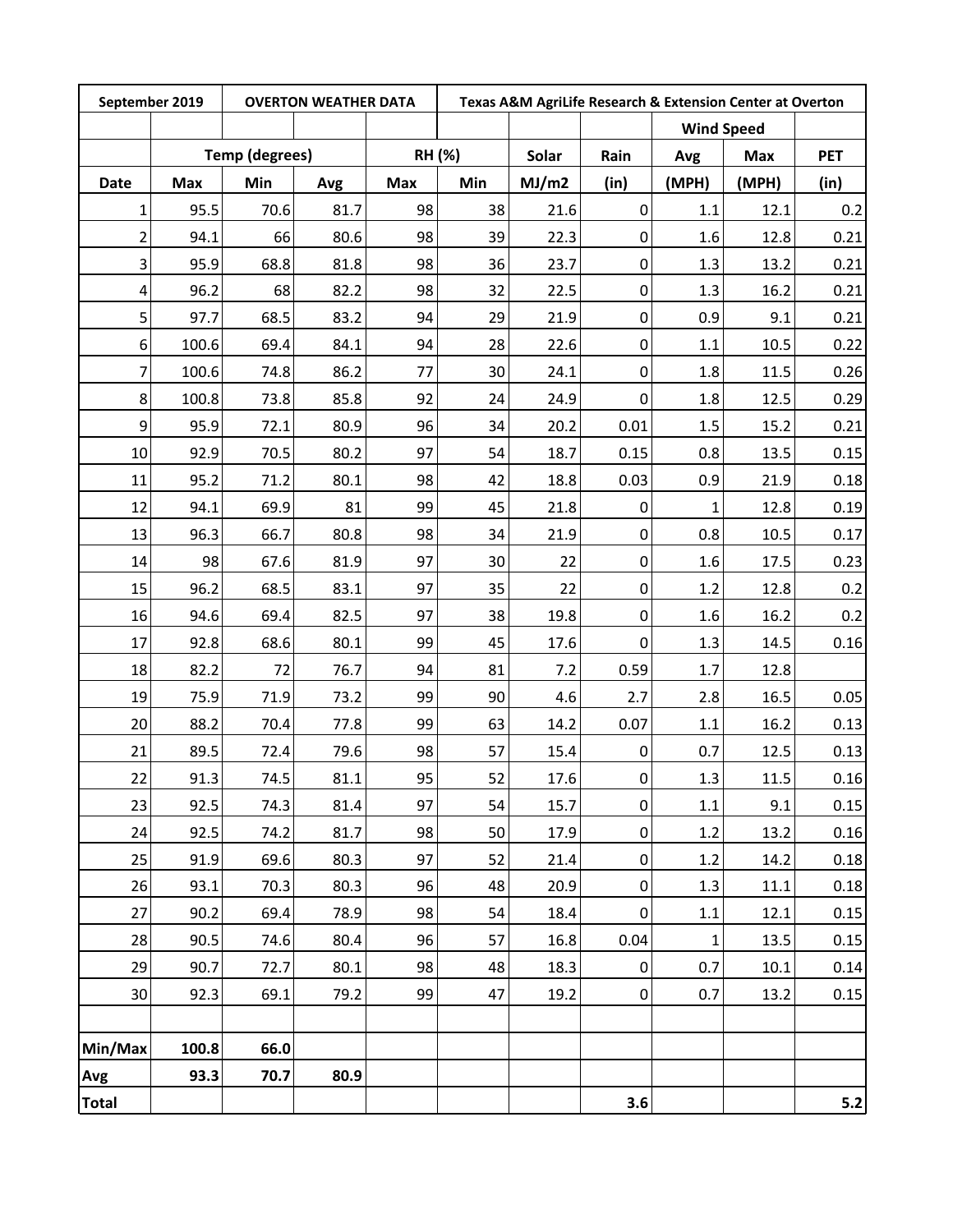| October 2019   |      | <b>OVERTON WEATHER DATA</b> |      |     |        |       |             |                   | Texas A&M AgriLife Research & Extension Center at Overton |            |
|----------------|------|-----------------------------|------|-----|--------|-------|-------------|-------------------|-----------------------------------------------------------|------------|
|                |      |                             |      |     |        |       |             | <b>Wind Speed</b> |                                                           |            |
|                |      | <b>Temp (degrees)</b>       |      |     | RH (%) | Solar | Rain        | Avg               | Max                                                       | <b>PET</b> |
| <b>Date</b>    | Max  | Min                         | Avg  | Max | Min    | MJ/m2 | (ln)        | (MPH)             | (MPH)                                                     | (ln)       |
| $\mathbf{1}$   | 93.1 | 73.3                        | 81.4 | 99  | 45     | 20.7  | $\mathbf 0$ | $\mathbf{1}$      | 12.5                                                      | 0.18       |
| $\overline{2}$ | 93.6 | 67.4                        | 79.9 | 99  | 47     | 19.4  | 0           | $\mathbf{1}$      | 14.5                                                      | 0.17       |
| 3              | 90.4 | 69.6                        | 79.2 | 99  | 55     | 16.3  | 0.01        | 1.3               | 13.2                                                      | 0.14       |
| 4              | 87.3 | 70.4                        | 77.8 | 98  | 67     | 17    | 0           | 1.7               | 13.8                                                      | 0.14       |
| 5              | 89.5 | 63.6                        | 75.8 | 98  | 50     | 19.3  | 0           | 0.8               | 8.5                                                       | 0.14       |
| 6              | 91.9 | 68.6                        | 79.1 | 98  | 45     | 18.6  | 0           | 1                 | 10.8                                                      | 0.16       |
| 7              | 76.9 | 57.2                        | 66.2 | 99  | 71     | 6.4   | 0.03        | 3.3               | 14.8                                                      | 0.09       |
| 8              | 76.9 | 49.8                        | 62.3 | 100 | 50     | 20.5  | 0           | 1.5               | 11.5                                                      | 0.14       |
| 9              | 85.6 | 53.1                        | 69.6 | 99  | 46     | 19    | 0           | 0.8               | 11.8                                                      | 0.12       |
| 10             | 91.3 | 71                          | 79.2 | 96  | 47     | 16.5  | 0           | 1.5               | 14.5                                                      | 0.16       |
| 11             | 75.3 | 45.1                        | 54.8 | 98  | 69     | 3.6   | 0.61        | 3.7               | 19.9                                                      | 0.09       |
| 12             | 65   | 38.3                        | 50.9 | 92  | 33     | 19.6  | 0           | 1.6               | 10.8                                                      | 0.12       |
| 13             | 68.7 | 47.8                        | 57.6 | 94  | 52     | 7.8   | 0           | 0.3               | 9.8                                                       | 0.05       |
| 14             | 68.6 | 53.1                        | 62   | 99  | 79     | 2.7   | 0.34        | 0.6               | 7.1                                                       | 0.04       |
| 15             | 80.4 | 68.7                        | 72.5 | 100 | 85     | 4.8   | 0.56        | 1.3               | 16.2                                                      | 0.05       |
| 16             | 72.2 | 49.3                        | 62.2 | 100 | 49     | 14.8  | 0.12        | 3.9               | 14.8                                                      | 0.14       |
| 17             | 67.8 | 45.8                        | 54.6 | 99  | 49     | 14.1  | 0           | 0.7               | 9.8                                                       | 0.08       |
| 18             | 73.9 | 44                          | 57.7 | 99  | 39     | 18.7  | 0           | 1.1               | 10.1                                                      | 0.11       |
| 19             | 80.2 | 50.9                        | 65.2 | 98  | 68     | 10.8  | 0           | 0.9               | 13.5                                                      | 0.08       |
| 20             | 87   | 60.7                        | 71.1 | 100 | 55     | 15.1  | 0.44        | 0.9               | 22.5                                                      | 0.1        |
| 21             | 76.8 | 50                          | 65.5 | 98  | 32     | 17.9  | 0.54        | 2.5               | 23.2                                                      | 0.16       |
| 22             | 71.9 | 45.9                        | 56.6 | 96  | 25     | 18.6  | 0           | 1.5               | 12.8                                                      | 0.13       |
| 23             | 77.1 | 46.7                        | 61.4 | 88  | 29     | 18.2  | 0           | 0.8               | 11.8                                                      | 0.1        |
| 24             | 79.9 | 53.7                        | 65.3 | 87  | 32     | 17.8  | 0           | $\mathbf{1}$      | 10.5                                                      | 0.12       |
| 25             | 63   | 53.9                        | 56.3 | 98  | 70     | 1.6   | 0.46        | 2.1               | 11.5                                                      | 0.05       |
| 26             | 62   | 50.1                        | 53.7 | 99  | 81     | 4.8   | 0.02        | 2.4               | 14.2                                                      | 0.05       |
| 27             | 74.6 | 49.2                        | 59.6 | 99  | 51     | 17.3  | 0           | 0.8               | 14.8                                                      | 0.09       |
| 28             | 69   | 55.2                        | 60.7 | 99  | 75     | 7.6   | 0           | 1.3               | 9.1                                                       | 0.06       |
| 29             | 66.8 | 55.9                        | 61.2 | 98  | 85     | 5.2   | 0           | 1.4               | 14.5                                                      | 0.04       |
| 30             | 63.5 | 40.7                        | 51.2 | 99  | 89     | 1.8   | 0.92        | 2.9               | 23.9                                                      | 0.03       |
| 31             | 49.2 | 31.1                        | 39.4 | 96  | 39     | 17.5  | 0           | 4                 | 22.2                                                      | 0.1        |
|                |      |                             |      |     |        |       |             |                   |                                                           |            |
| Min/Max        | 93.6 | 31.1                        |      |     |        |       |             |                   |                                                           |            |
| Avg            | 76.4 | 54.2                        | 64.2 |     |        |       |             |                   |                                                           |            |
| <b>Total</b>   |      |                             |      |     |        |       | 4.05        |                   |                                                           | 3.23       |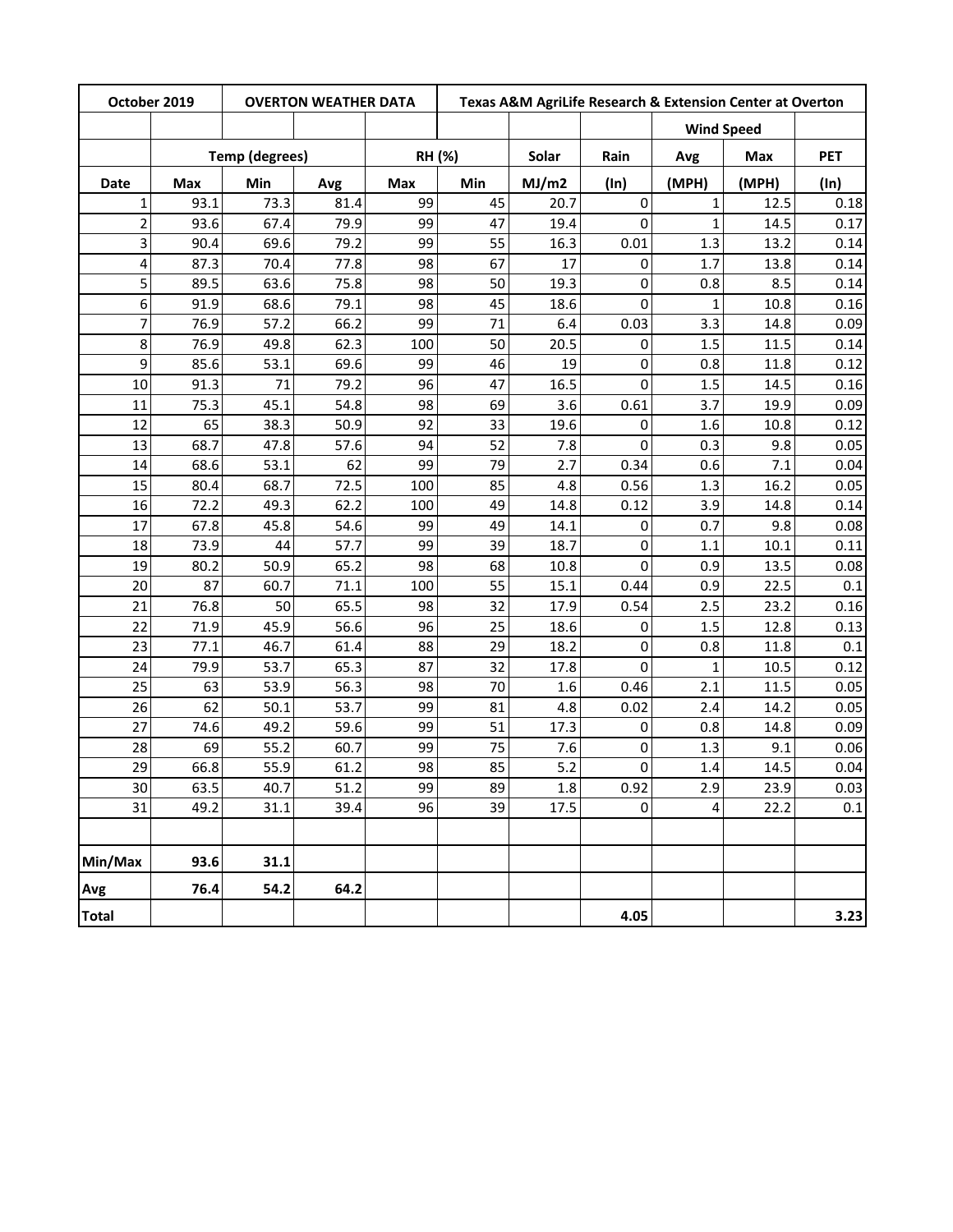| November 2019  |      |                         | <b>OVERTON WEATHER DATA</b> |        |     |                   |                     | Texas A&M AgriLife Research & Extension Center at Overton<br>Wind Speed (MPH) |      |            |
|----------------|------|-------------------------|-----------------------------|--------|-----|-------------------|---------------------|-------------------------------------------------------------------------------|------|------------|
|                |      | <b>Temp (Degrees F)</b> |                             | RH (%) |     | Solar             | Rain                |                                                                               |      | <b>PET</b> |
| Date           | Max  | Min                     | Avg                         | Max    | Min | MJ/m <sup>2</sup> | (in)                | Avg                                                                           | Max  | (in)       |
| $\mathbf{1}$   | 59.5 | 27.6                    | 41.7                        | 98     | 31  | 17.3              | $\pmb{0}$           | 0.6                                                                           | 9.1  | 0.07       |
| $\overline{2}$ | 64.3 | 32.5                    | 46.5                        | 99     | 31  | 16.8              | 0                   | $1.5\,$                                                                       | 15.2 | 0.1        |
| 3              | 65.6 | 34                      | 49.9                        | 99     | 36  | 15                | $\pmb{0}$           | 0.5                                                                           | 11.1 | 0.07       |
| 4              | 74.8 | 47.4                    | 60.6                        | 94     | 59  | 14.3              | $\pmb{0}$           | 1                                                                             | 14.8 | 0.09       |
| 5              | 75.2 | 62.1                    | 66.5                        | 99     | 73  | 9.6               | 0                   | 1.3                                                                           | 11.1 | 0.07       |
| 6              | 79.8 | 60.1                    | 67.6                        | 96     | 57  | 9.3               | 0                   | 0.5                                                                           | 8.8  | 0.07       |
| 7              | 63.7 | 46.6                    | 56.6                        | 98     | 86  | 1.5               | 0.17                | 3                                                                             | 18.5 | 0.04       |
| 8              | 51   | 35.3                    | 44.1                        | 97     | 47  | 11.1              | 0                   | 3.7                                                                           | 14.8 | 0.08       |
| 9              | 65.1 | 31.3                    | 46.3                        | 98     | 41  | 15.4              | 0                   | 0.7                                                                           | 8.5  | 0.06       |
| 10             | 73.5 | 43.5                    | 56.9                        | 90     | 43  | 15.1              | 0                   | 1.4                                                                           | 13.5 | 0.09       |
| $11\,$         | 64.8 | 32.1                    | 52.6                        | 96     | 86  | 1.2               | 0.02                | $\overline{4}$                                                                | 21.2 | 0.04       |
| 12             | 38.8 | 24.2                    | 30.3                        | 86     | 38  | 14.4              | 0                   | 5.3                                                                           | 21.9 | 0.08       |
| 13             | 47.6 | 18.2                    | 33                          | 95     | 22  | 11.5              | 0.09                | 0.6                                                                           | 9.8  | 0.04       |
| 14             | 46.7 | 34.1                    | 39.2                        | 99     | 81  | 2.6               | 0.11                | 0.8                                                                           | 8.8  | 0.02       |
| 15             | 58.5 | 31.1                    | 41.6                        | 99     | 41  | 15                | 0                   | $1.1\,$                                                                       | 9.5  | 0.07       |
| 16             | 59.1 | 28.3                    | 41.6                        | 99     | 28  | 14.7              | 0                   | 0.7                                                                           | 10.5 | 0.05       |
| 17             | 66.5 | 29.4                    | 48.2                        | 97     | 38  | 14.2              | 0                   | 0.7                                                                           | 10.8 | 0.06       |
| 18             | 70.3 | 38.7                    | 53.3                        | 98     | 22  | 14.4              | 0                   | 0.9                                                                           | 12.1 | 0.07       |
| 19             | 80.6 | 51.2                    | 62.6                        | 75     | 28  | 14.4              | $\pmb{0}$           | $1.6\,$                                                                       | 11.1 | 0.13       |
| 20             | 75.3 | 54.1                    | 64.2                        | 98     | 67  | 7                 | 0                   | $1.1\,$                                                                       | 14.5 | 0.06       |
| 21             | 77.8 | 61.2                    | 68.3                        | 97     | 60  | 6.1               | 0.03                | $1.2\,$                                                                       | 13.5 | 0.06       |
| 22             | 68.2 | 45.3                    | 56.4                        | 98     | 82  | 3.7               | 0                   | 3.4                                                                           | 14.8 | 0.05       |
| 23             | 56.9 | 38.4                    | 46.7                        | 96     | 50  | 13.7              | $\pmb{0}$           | $3.1\,$                                                                       | 17.2 | 0.09       |
| 24             | 67.1 | 37.7                    | 49.7                        | 97     | 36  | 13.6              | $\mathbf 0$         | 1.8                                                                           | 12.5 | 0.1        |
| 25             | 75.6 | 47.3                    | 60.1                        | 95     | 57  | 11                | $\mathsf{O}\xspace$ | 2.3                                                                           | 15.8 | 0.09       |
| 26             | 73.6 | 65.2                    | 69.4                        | 97     | 81  | $1.5\,$           | 0.01                | 2.4                                                                           | 14.8 | 0.05       |
| 27             | 64.7 | 45.3                    | 54.6                        | 52     | 29  | 12.2              | 0                   | 4.5                                                                           | 20.9 | 0.17       |
| 28             | 56.7 | 51                      | 53.5                        | 66     | 48  | 2.8               | 0                   | $\mathbf{3}$                                                                  | 12.5 | 0.1        |
| 29             | 73.6 | 54.7                    | 64.2                        | 90     | 66  | 4.5               | 0                   | $2.2$                                                                         | 12.8 | 0.07       |
| 30             | 74   | 55.8                    | 67.4                        | 97     | 40  | 3.1               | 0.1                 | 3                                                                             | 16.8 | 0.1        |
|                |      |                         |                             |        |     |                   |                     |                                                                               |      |            |
|                |      |                         |                             |        |     |                   |                     |                                                                               |      |            |
| Min/Max        | 80.6 | 18.2                    |                             |        |     |                   |                     |                                                                               |      |            |
| Avg            | 65.6 | 42.1                    | 53.1                        |        |     |                   |                     |                                                                               |      |            |
| <b>Total</b>   |      |                         |                             |        |     |                   | 0.53                |                                                                               |      | 2.24       |